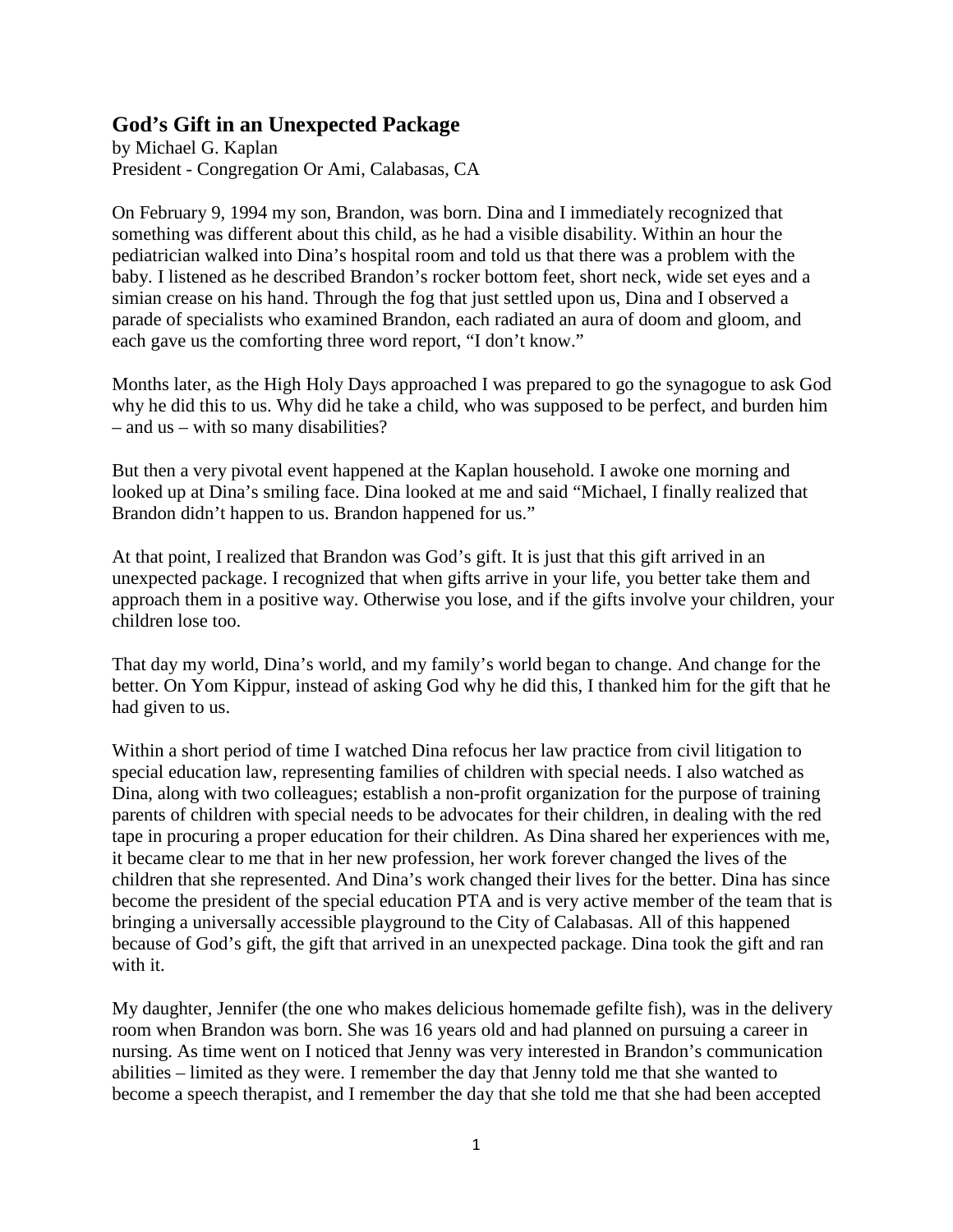to one of the top speech and language pathology programs in the country. And I also remember, vividly and proudly, the occasions on which members of our community, our Or Ami community, have pulled me aside and told me how much Jenny has done for their children in her role as a speech therapist. Just last Saturday, I ran into a former colleague of mine. When I mentioned Jenny's name, he lit up and began to tell me about the many ways my Jennifer had helped his son, Brent. I recently learned of a child who had no speech for ten years. After Jennifer worked with him for a time, the child is now speaking.

Yes, it was Brandon. It was God's gift, in an unexpected package that directed Jenny into a profession that is truly her calling.

Last Sunday, Brandon and I attended Mishpacha. In a break out group, I found myself in a discussion with four other parents. We were to discuss mercy and justice on Yom Kippur. I soon learned, that 4 of the 5 of us, had children with special needs. Although the Rabbi thought that we were discussing Torah, we spent some portion of the session discussing our children and how members of the community react to children with autism and other disabilities, and how we as parents deal with it. We discussed the "why me" question and we discussed the "accept the challenge and be positive" answer. And as I thought about the things that we as parents can do, I realized that each and every one of these children represents a gift from God. The gift just happens to be in an unexpected package.

I then looked around the sanctuary and saw at least 6 other groups of Mishpacha parents engaged in discussion. I wondered if these individuals had gifts or blessings in common that they were sharing. Their gifts may have been packaged as financial struggles, family dynamics, aging parents or a particularly talented child. But one thing was very clear. At Congregation Or Ami, we talk about these things and take what some may see as insurmountable challenges and find the gifts that can be shared.

Last Yom Kippur I was standing at the back of our sanctuary. I was photographing a mother and infant child who were attending the service. The connection between mother and child was beautiful and moving. As I stepped back and lowered my camera, one of our ushers, a congregant walked over to me and whispered: "If you want to get a great photograph, there is a kid in a wheelchair in the front row, hugging his Torah." I looked at him and I smiled. I said "That kid with the Torah, is my son."

Several years ago I was at a social gathering at which I had the opportunity to qvell about my family and tell the story of Brandon. When I finished, the gentleman sitting next to me said, "Michael, I feel your pain." I turned to him and responded, "There is no pain. Please understand that we are totally blessed to have this child."

Yes we are all given God's gifts, and yes, sometimes gifts arrive in unexpected packages. My gift arrived in the form of a child with many special needs. Your gift may have arrived in another unexpected package. The important thing is how we deal with them. Today, Yom Kippur is the day that we stand before God and ask to be inscribed in the book of life for the coming year. It is a perfect time for each of us to look around at the gifts that we have been given and ask "What